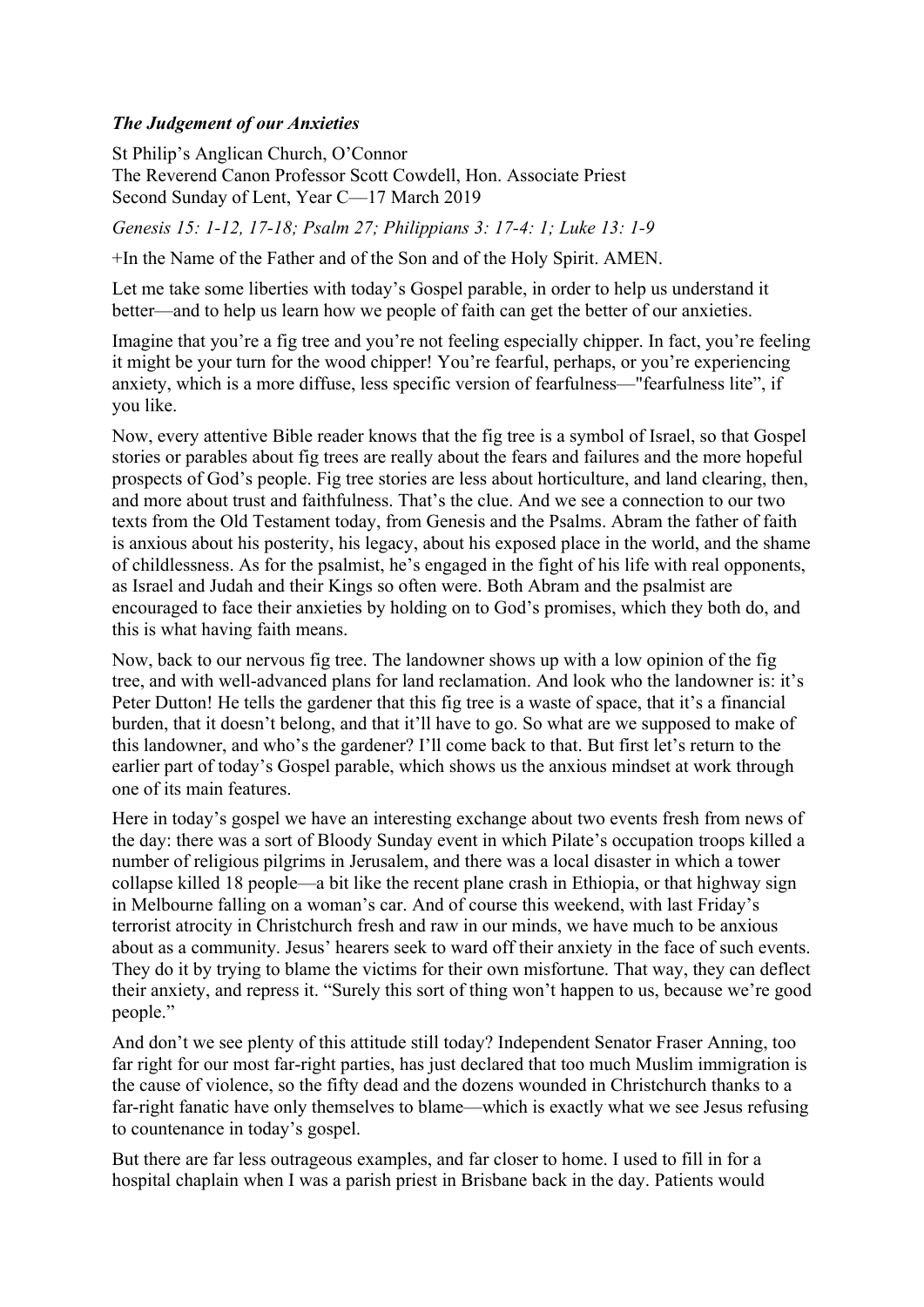regularly complain to me that they didn't deserve their heart disease or their cancer because of their exercise and their diet and their non-smoking. In other words, other people deserved to be sick but not them, hence the surprise and even the outrage that they felt. And, as I'm sure you know, this sense of affront towards God in the face of misfortune is a major reason why churchgoing people give up their faith. God should have treated them better, they think, because they deserved it. But, friends, Jesus knows that we're fragile and sinful creatures, not invincible beings armoured by moral rectitude. He knows that suffering is an inevitable consequence of our creaturely finitude, and that it comes for all of us. And so he condemns this victim blaming in today's gospel. Instead, as St Paul reminds us today, Jesus' willingness to face suffering in an attitude of faith is something we Christians must come to understand, and seek to imitate whenever it's appropriate. Without that change of heart, that repentance, Jesus is telling us that we'll perish just like the victims mentioned in today's gospel, which I take to mean that we'll face our inevitable deaths without understanding and without spiritual resources.

In our wider world today we face a new range of threats and hence a new set of anxious avoidance behaviours. Indulge me while I mention two of them.

In the face of climate change, we're now seeing a retreat from global engagement into a new nationalistic parochialism and a new tribalism. "Let's look after number one and shut everyone else out." "Let's forget about solidarity with the third world poor and cutting greenhouse gas emissions, and instead let's just get what we can out of a declining situation." More and more writers about today's global threats aren't even making the case for climate change any more, they're taking it for granted and just getting on with naming and trying to think through its implications. Coastal flooding and a world full of climate refugees are two main risks we face, which military strategists around the world are already planning for. And this week we heard that our Reserve Bank is busy modelling the likely economic impacts of climate change, while many in our supposedly free-market government are still clinging to the fetish of coal, just when renewable energy is becoming the cheaper option.

Friends, here we see yet more anxious avoidance and denial, rather than facing the facts and admitting culpability and seeking to address the crisis. The French political philosopher Bruno Latour criticizes today's super-rich for being eager climate change deniers in public while paying huge sums to insulate their lifestyles from its worst effects in private. They don't want the game to change—the game in which they're the winners. Because, think what a radically simpler way of life would mean for the winners in our present growth economy, and where would global solidarity leave these winners without a world of losers to envy them?

Another example. I've been reading a scandalous piece of in-depth investigative journalism by a Frenchman, Frédéric Martel, that's just been published worldwide in nine languages. It's called In the Closet of the Vatican: Power, Homosexuality, Hypocrisy. The author plausibly argues that up to 80% of clergy staff and leaders at the Vatican are closet gays, some of whom don't practice while many do. Here is a world where gay boys, especially from Latin countries, could be safe from scrutiny in the priesthood, where they'd have a secure berth for life, where they could make something of themselves, and where they could escape scrutiny. So priests, bishops and even cardinals cruising the beats in civvies is well known to the Rome police, though it's typically ignored or hushed up. Here we have a powerful cohort seeking to control the Church, and advancing those priests and bishops who play its double game, while keeping its presence hidden behind strident opposition to gay liberation, same sex marriage, the use of condoms against AIDS, and every other right wing enthusiasm that we've seen the Vatican embrace in recent decades. And as for child abuse, this bigger culture of secrecy is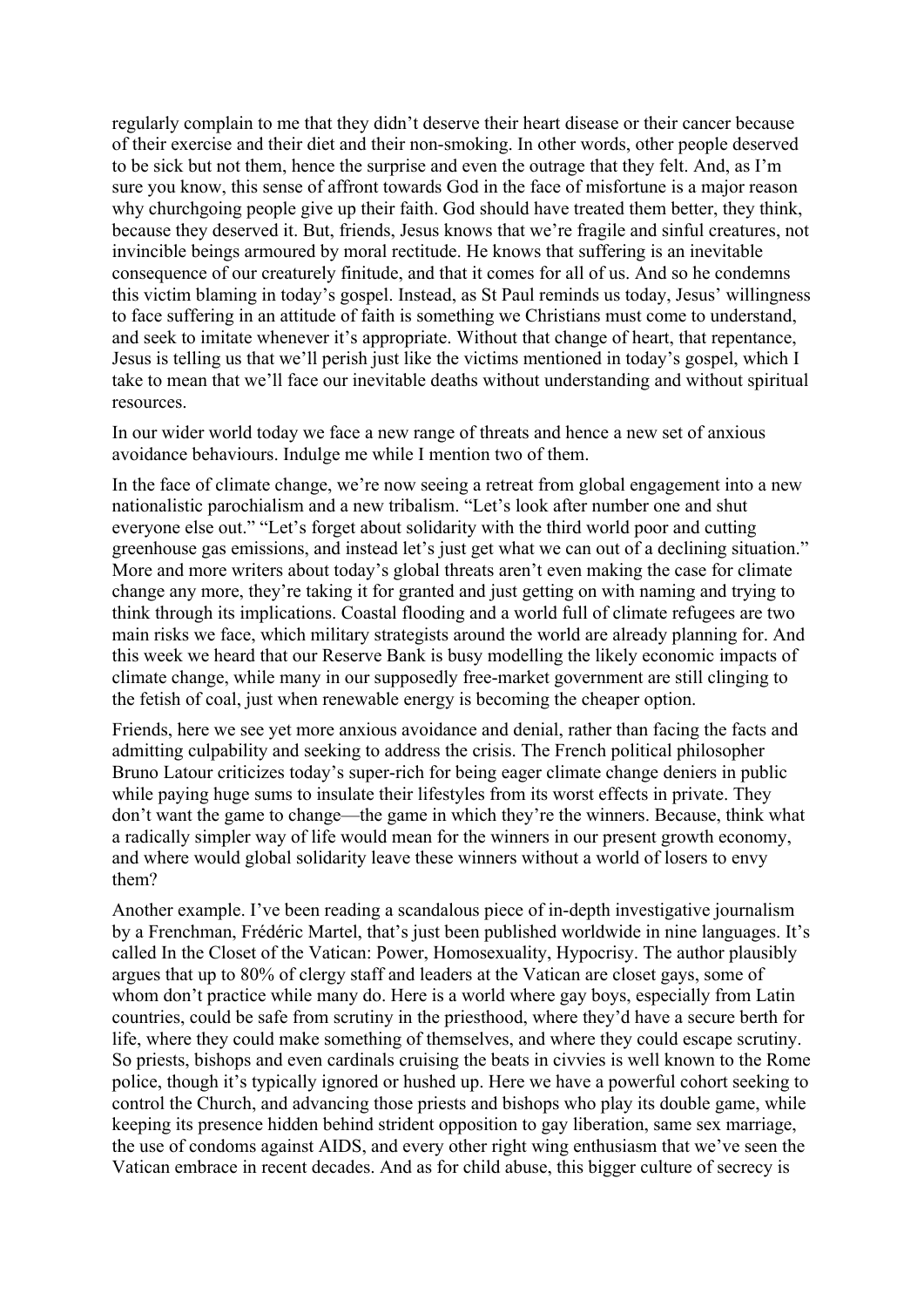frightened of exposure, so that Vatican authorities have been loath to take on the abusers because of what else might come out about them.

In light of all this you can imagine the travails of that faithful pastoral bishop, Pope Francis. The sort of grassroots Church he imagines—not so centralized in Rome, not so frightened of women, and certainly not so hung up about sexuality, even homosexuality—would mean an end to an unreformed Roman Curia maintaining its stranglehold on power. My friend Fr James Alison, the gay catholic theologian, tells me that the only unforgivable sin in this closeted world is to be openly gay and to say there's nothing wrong with that. And because so many people now agree, including more and more Catholics, we see a stark fall-off in vocations to the Catholic priesthood in the West. Young gay men no longer feel they need a safe hiding place to live worthwhile lives, which the priesthood used to provide.

Friends, my point here is essentially St Paul's point in today's epistle: that the challenge of faithfulness in the face of vulnerability, the challenge of managing our anxiety through our faith, is what we see Christ doing. In turn it's what Paul himself does, and this is what we're invited to imitate. Not for Paul a version of Christian godlessness that anaesthetizes itself against the threats of life. Not like the global rich, who live increasingly segregated from the poor and from exposure to the threats of climate change. And certainly not like those cardinals in the Vatican named in Martel's book, with their lavish apartments, with their handsome young "houseboys" or "personal assistants" or "nephews" or "chauffeurs," along with their rigidly homophobic public profiles, and who never seem to be short of money thanks to their far right political cronies back home.

Now, friends, what does God do with all this? Are we simply condemned in today's Gospel—condemned by God in fearful terms that have driven many into postures of denial: bigots, abusers, climate change deniers on the make, the schizophrenic Vatican of Frédéric Martel, and all the rest of us who so easily fall into similar denial, similar dissembling, similar anxious avoidance of our fragility and finitude, similar resistance to faith?

The good news about anxiety is that it can reveal our situation to us. Heidegger wrote that anxiety disrupts our sense of agency, of living confidently in a meaningful world, and hence it exposes our real selves, though we typically flee from this revelation into inauthentic ways of living. Kierkegaard wrote more positively, linking anxiety to the discovery of new possibilities. And, so, anxiety can be a worthwhile stimulus for spiritually-minded people. Here I think we're in tune with what Jesus is saying in today's Gospel. He doesn't want his hearers to flee from their anxiety into blaming others for their misfortunes. But he doesn't want them to feel defeated, either.

And so I return to today's gospel parable. We tend to think that God is the landowner and that the message is one of condemnation for God's people, if we don't shape up and fly right. Earlier passages about judgement in Luke, Chapter 12, can reinforce this way of reading it, at the expense of the more gracious and encouraging passages in Luke 12 that actually give us the key. So, let me lay it out for you.

Is the landowner in the parable God. No! That's why I suggested that we imagine him as Peter Dutton. God is not a disapproving compliance Nazi who takes no prisoners, whose woodchipper is being revved up as we speak, waiting for the fragile and anxious fig tree. This figure of threat and accusation is much more familiar to us as Satan, putting us down, making us forget that we're actually God's beloved people just as we are, and that God is not in the business of condemning and damning. No, our accusing voices do that, and we humans do it to others, as I've been trying to illustrate in various ways this morning. But God's not like that.